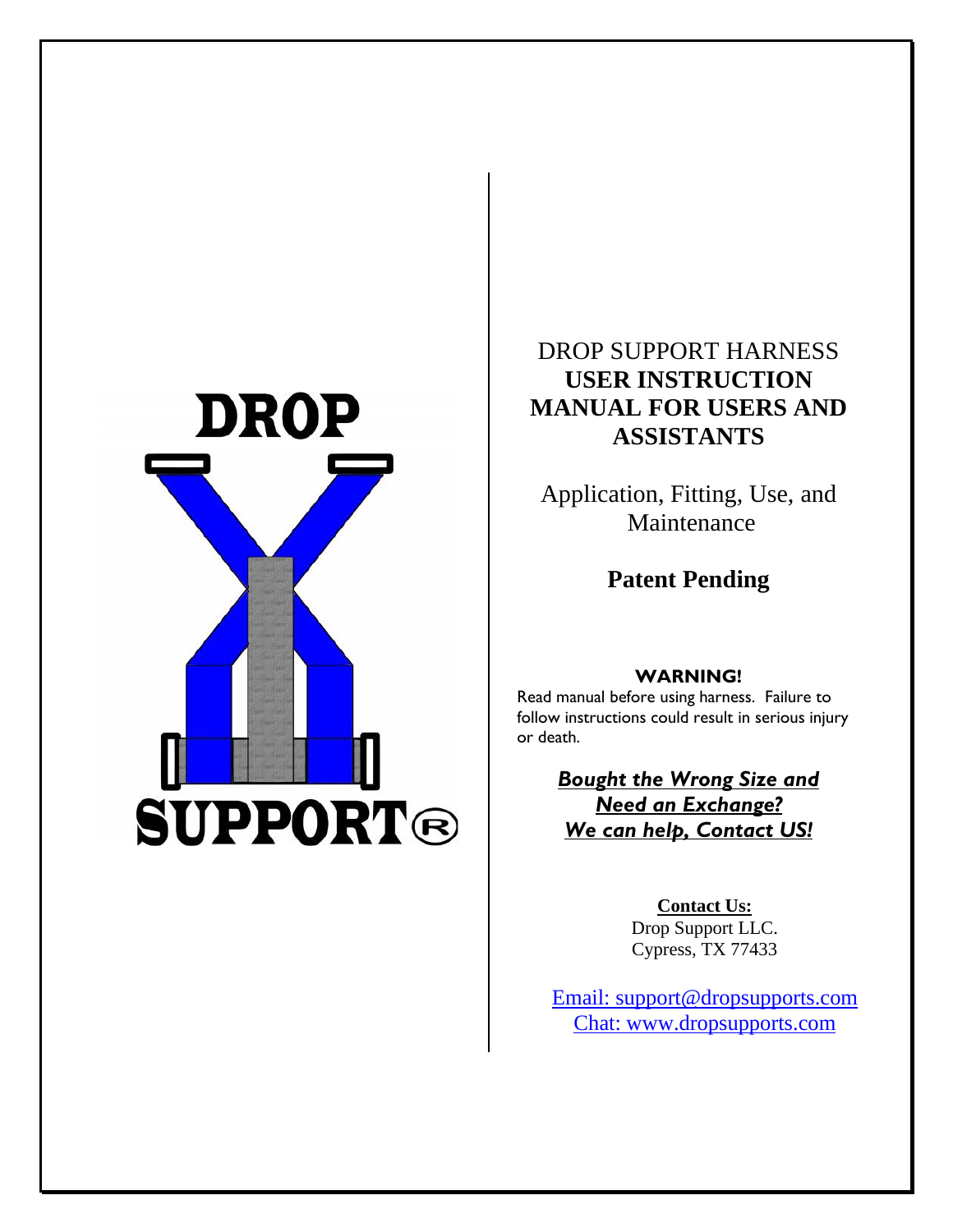# **DESCRIPTION OF PRODUCT**

**Drop Support Harness** is a unique, upper body harness that wraps around the user's waist, chest, and torso, with an attached central handle running the length of the torso. The support handle is a point of contact between the user of the harness and the person assisting the user ("assistant").

#### **How it Works:**

The assistant monitors the user for instability and in the event that the user begins to fall or becomes unstable, the assistant must grab the support handle to provide steadying pressure to the user's upper body, helping them to regain stability in an upright position. If, in the event the user is unable to regain stability, the assistant can use the support handle to slow the user's descent to the floor thus minimizing any safety problem from the fall.

Another benefit of Drop Support is that it limits the need to physically touch the user when providing support. By limiting physical contact to the user through the means of the support handle, the user is less likely to be injured from excessive force or pressure from the assistant during a fall.

# **APPLICATION**

**Drop Support** is beneficial for in-home use when individual family members or medical practitioners need a better method of providing drop support for family members. Some common areas and uses are for individuals with:

- Individuals that suffer from medical conditions such as epilepsy that can result in falls or instability
- Assist with standing and Patient Transfer
- Elderly who may be unstable and fall
- Individuals undergoing Rehab & Physical Therapy
- Individuals in Nursing Homes
- Much More
- **Webbing/Harness material will soften with continued use**

#### **WARNING**!

**STRANGULATION HAZARD!** Loose straps and harness loop openings present a potential strangulation hazard. Keep out of reach of small children.

# **WARNING**!

Do not place harness on back of chairs or other objects that are not bolted down or secured as a child can pull on the harness and have the object fall on top of them, possibly resulting in injury.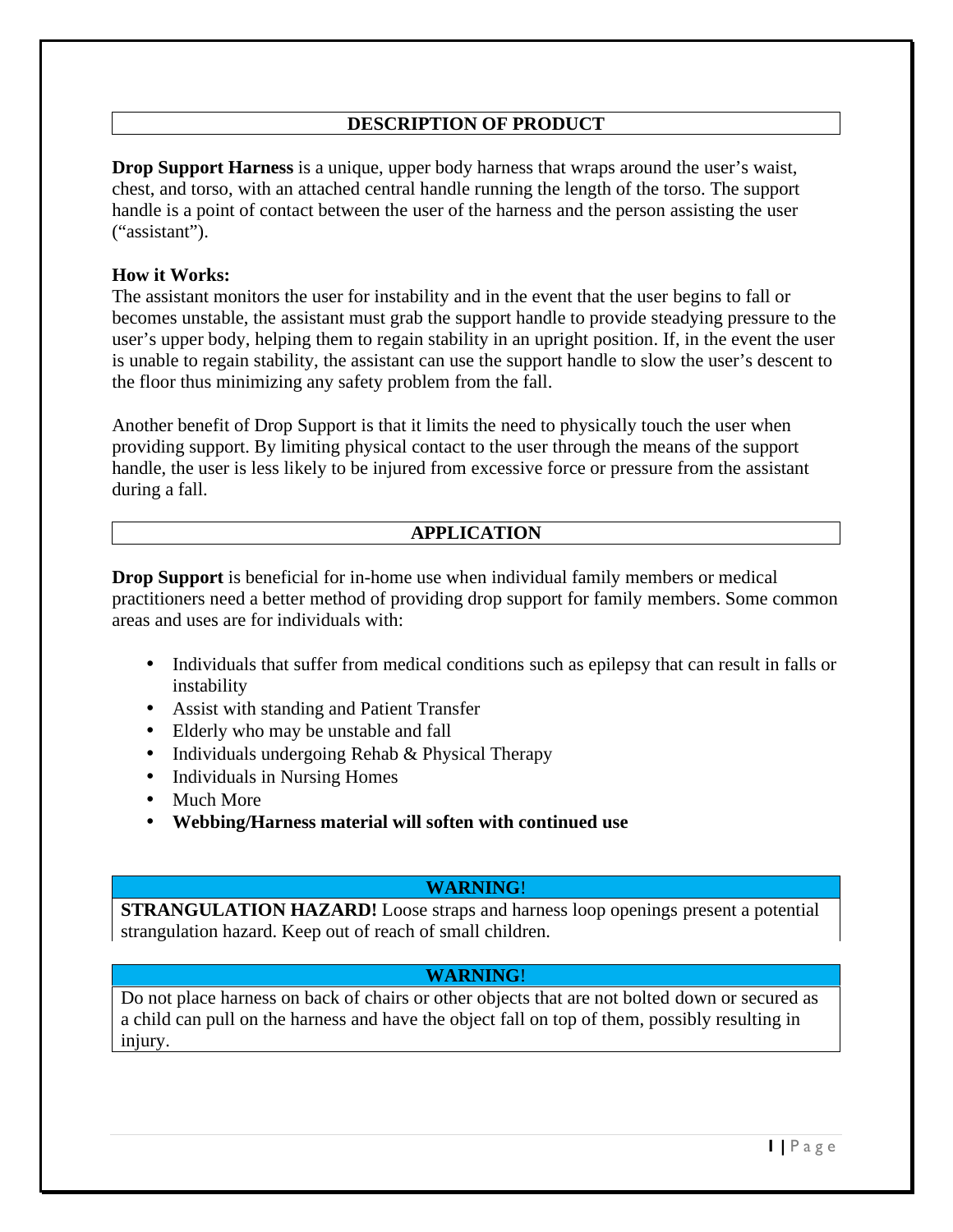#### **WARNING!**

The user should consult their doctor if there is reason to doubt their fitness to safely absorb the pressure received from the harness during a fall. Age and fitness seriously affect a user's ability to withstand falls. Pregnant women must not use Drop Support harness nor be an assistant to the user. The elderly should also not be an assistant to the user.

#### **WARNING**!

Do not alter or intentionally misuse this equipment. Use caution when using the Drop Support harness around moving machinery, electrical and chemical hazards, water, heat and sharp edges.

#### **WARNING!**

Harness alone will not prevent or stop a fall without the aid of an assistant. Therefore, during use, an assistant should always be present and grasping the handle. Failure to do so can lead to injury or death to the user.

#### **WARNING!**

Do not use if you just had any back surgery. Doing so can lead to injury.

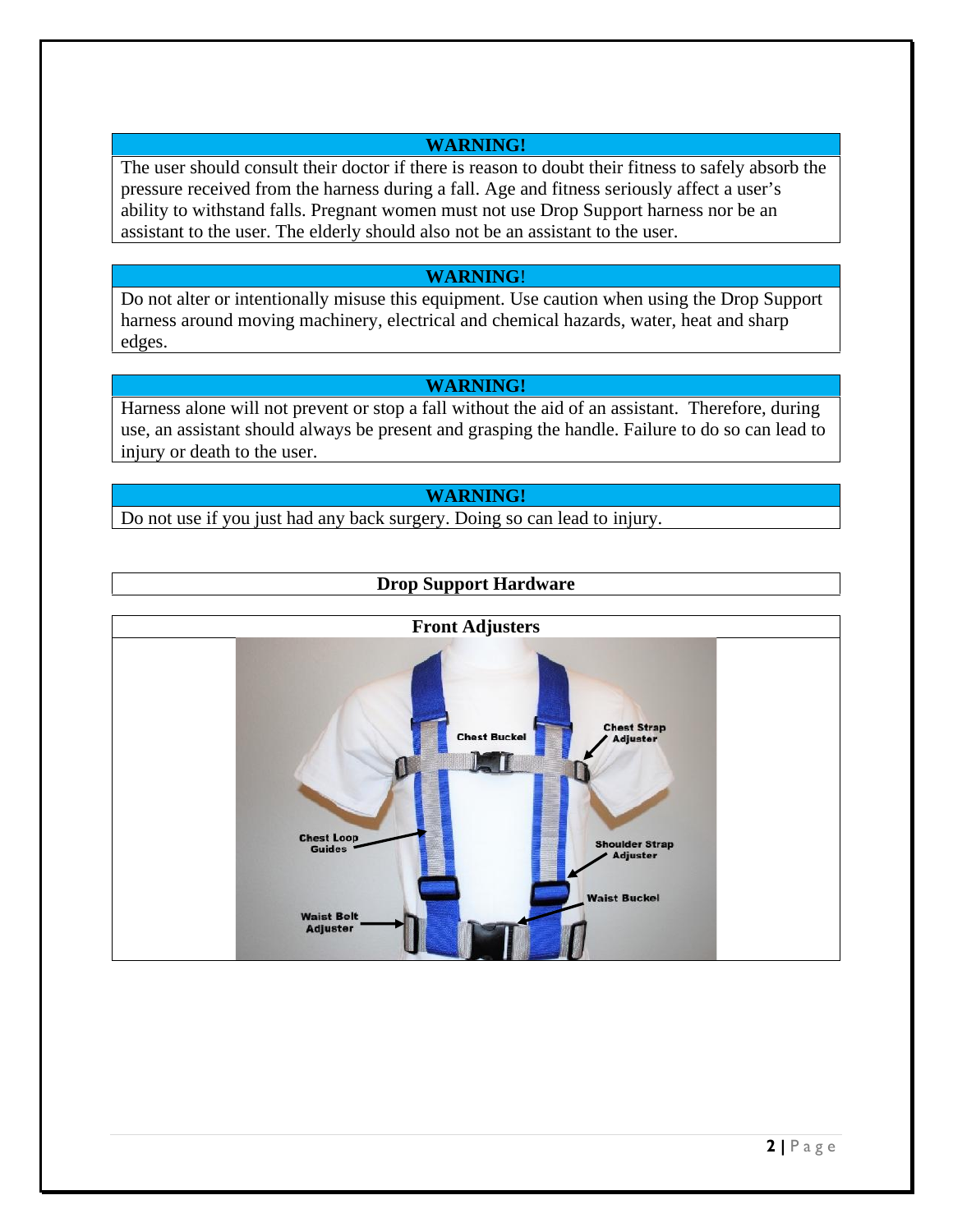

**SIZES**

| <b>Drop Support Harness Size Measurements (inches &amp; pounds)</b> |           |           |          |
|---------------------------------------------------------------------|-----------|-----------|----------|
| Sizes:                                                              | Waist     | Torso:    | Weight:  |
| Adult (Large - XXL)                                                 | $36 - 48$ | $18 +$    | 250 lbs. |
| Adult (Small - Large)                                               | $29 - 35$ | $18 +$    | 250 lbs. |
| Boys & Girls $(2XL)$                                                | $36 - 48$ | $13 - 17$ | 250 lbs. |
| Boys & Girls (Large - XL)                                           | $29 - 35$ | $13 - 17$ | 250 lbs. |
| Boys & Girls (Small - Large)                                        | $25 - 28$ | $13 - 17$ | 250 lbs. |
| Children's (3T-8yrs)                                                | $21 - 24$ | $9 - 12$  | 100 lbs. |

# **CARE & STORAGE**

# **WASHING INSTRUCTIONS:**

1. Clean full body harness with water and a mild soap solution. Do not use bleach or bleach solutions. Wipe off hardware with a clean, dry cloth, and hang to air dry. Do not force dry with heat. An excessive buildup of dirt, paint, etc. may prevent the Drop Support harness from working properly, and in severe cases, degrade the webbing to a point where it weakens and should be removed from use.

# **STORAGE INSTRUCTIONS:**

1. Store the Drop Support harness in a cool, dry, clean environment out of direct sunlight. Avoid areas where chemical vapors or fumes may exist. Thoroughly inspect the full body harness after extended storage.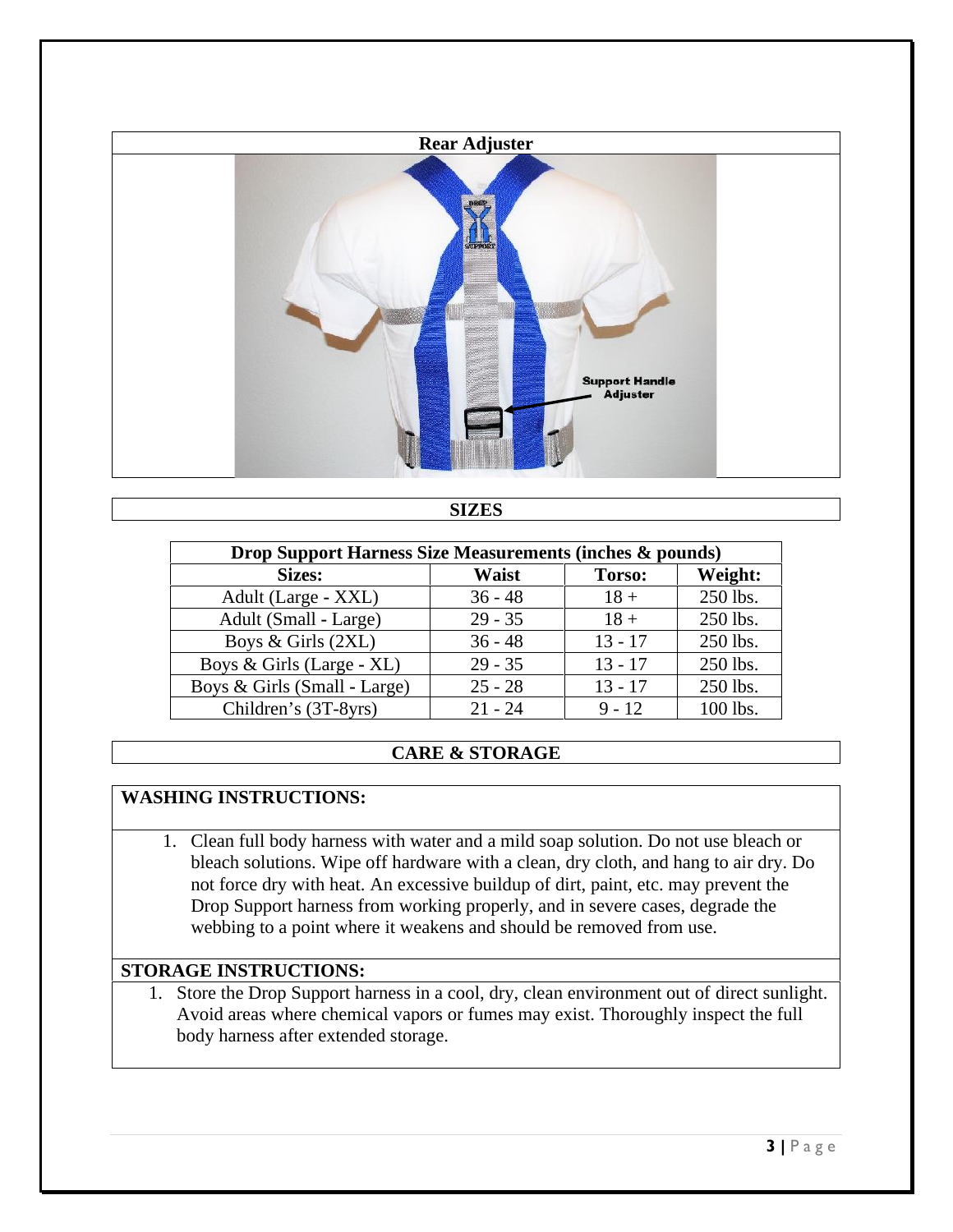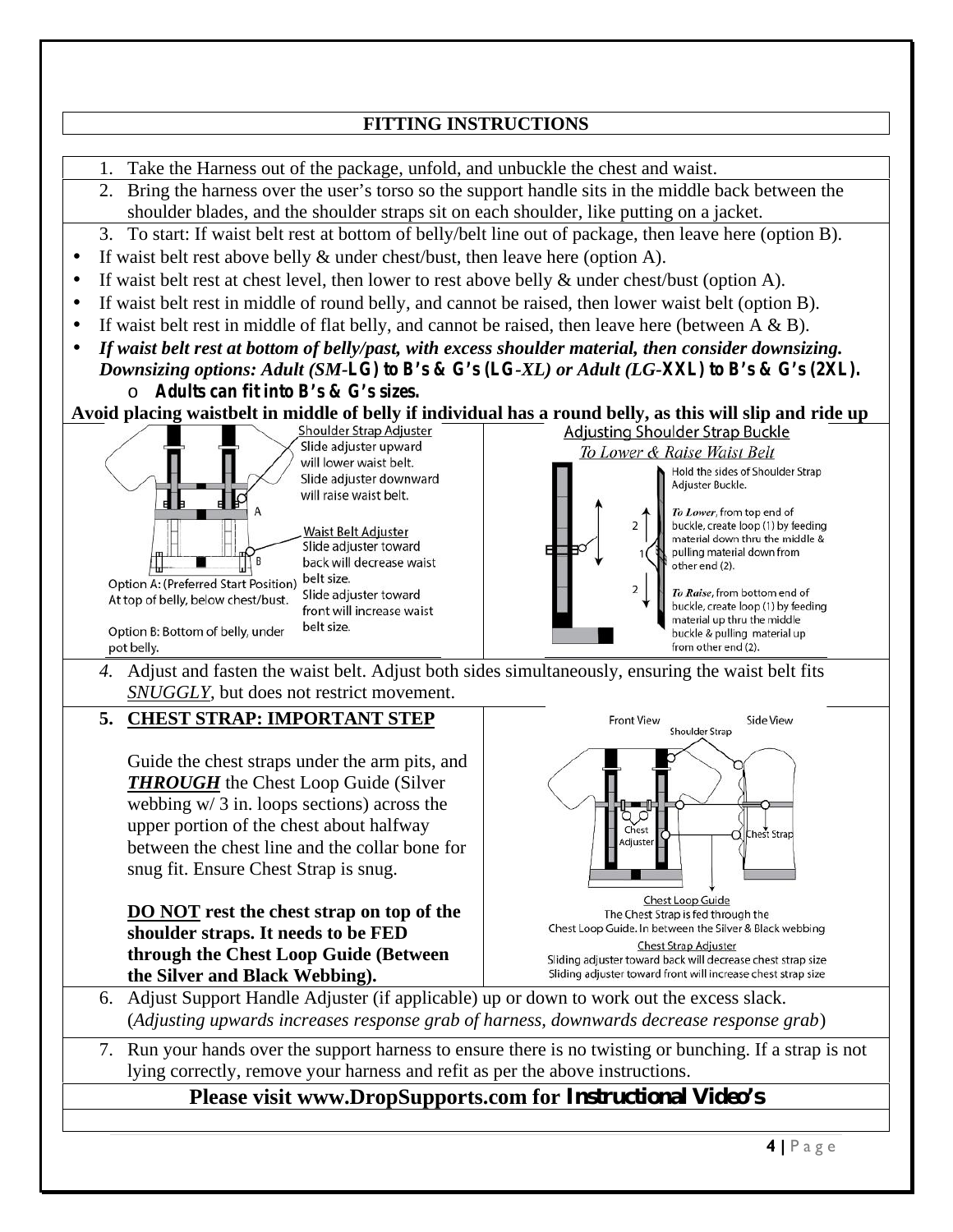| <b>TESTING THE FIT</b>                                                                                                                                                                                                                                                                                                                                     |
|------------------------------------------------------------------------------------------------------------------------------------------------------------------------------------------------------------------------------------------------------------------------------------------------------------------------------------------------------------|
| 1. After following the instructions, have an assistant pull upward on the support handle to ensure the<br>support harness does not ride up. Some movement upward is fine, but the harness should not ride up<br>to your chest or slip off like a shirt.                                                                                                    |
| 2. If the harness does begin to ride up toward the chest, remove the harness and refit as per the above<br>instructions.                                                                                                                                                                                                                                   |
| It may be required to shorten or lengthen the shoulder straps to adjust the placement of the<br>waist belt. Always try the harness with the Front Shoulder buckles at the smallest setting first<br>(Front Shoulder buckles adjusted to the bottom near waistbelt), while increasing gradually as<br>needed.                                               |
| Waistbelt should rest either at TOP of belly (preferred placement) or BOTTOM of belly.<br>Avoid the Middle of the belly, as this will cause waistbelt to slip/ride up.                                                                                                                                                                                     |
| For smaller framed individuals, it may be necessary to keep or adjust the Front Shoulder<br>buckles downward for the smallest fit. This will raise the waist belt slightly higher than the<br>waistline or Top of Belly, depending on harness size.                                                                                                        |
| For larger/wider framed individuals, it may be necessary to adjust the Front Shoulder buckles<br>upward to open for a larger fit. This increases the length of harness, which lowers the waist<br>belt slightly below the user's chest near the bottom of the belly, depending on harness size. Do<br>not extend where waistbelt falls to/bellow hip area. |
| All body types differ, and some testing and modification may be required to find the proper<br>waist belt location to ensure proper fitting.                                                                                                                                                                                                               |
| "Please keep in mind, that the harness is not meant to fit "SKINTIGHT". Some play is allowable.                                                                                                                                                                                                                                                            |
| <b>The overall Ideal Fit</b>                                                                                                                                                                                                                                                                                                                               |
| "While holding onto the Rear Support Handle and pulling upward on the Rear Support handle,<br>the waistbelt and harness is catching/supporting the user's overall lower and upper body with<br>little ride-up.                                                                                                                                             |
| 3. If you can pull upward on the support handle so that the user is not being supported, then do not use,<br>and consider using a different size harness.                                                                                                                                                                                                  |
| Please visit www.DropSupports.com for Testing the Fit video or scan QR code                                                                                                                                                                                                                                                                                |
|                                                                                                                                                                                                                                                                                                                                                            |
|                                                                                                                                                                                                                                                                                                                                                            |
| $5$   Page                                                                                                                                                                                                                                                                                                                                                 |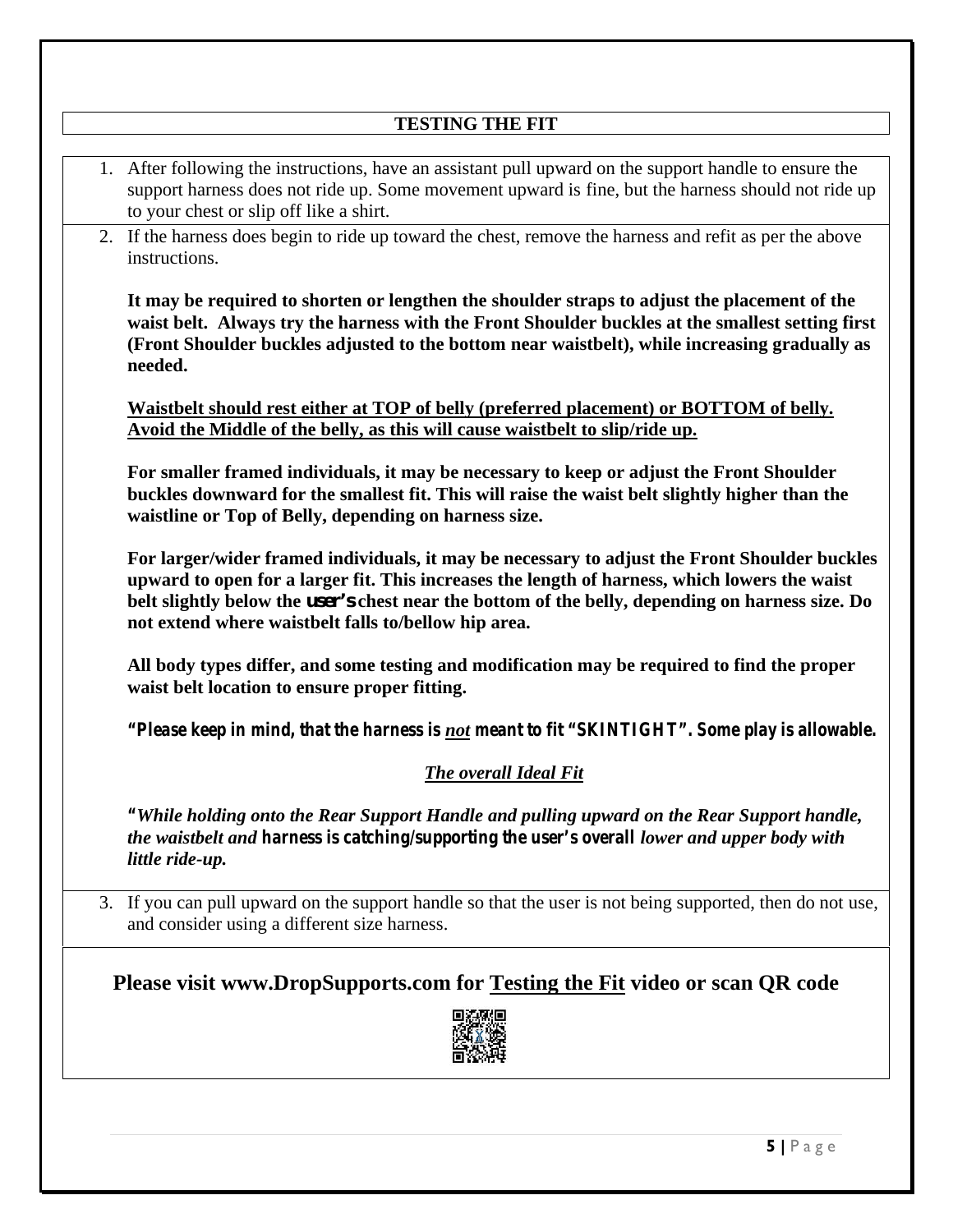# **WARNING**!

**IMPROPER FIT CAN RESULT IN SERIOUS INJURY** The proper fit of Drop Support harnesses is critical for reducing the likelihood of injury. Users/Assistants must be knowledgeable in the proper fit and proper harness size selection.

# **DROP SUPPORT STRAP PURPOSE & CALLOUTS**

| Waist Belt             | <b>Purpose:</b> The waist belt is the part of the harness that sustains most of<br>the user's weight during a fall. Ensure the waist belt is snug.                                                                                                                                                                                                                                |
|------------------------|-----------------------------------------------------------------------------------------------------------------------------------------------------------------------------------------------------------------------------------------------------------------------------------------------------------------------------------------------------------------------------------|
|                        | <b>Callout:</b> Ensuring the waist belt is properly fitted and adjusted snuggly<br>around the user's abdominal area, determines how effective the waist<br>belt sustains the user's weight during falls and transfers.                                                                                                                                                            |
| <b>Chest Strap</b>     | <b>Purpose:</b> The Chest Strap aids the waist belt in supporting the user's<br>weight during a fall. It also aids in maintaining and ensuring the user<br>stays in an upright position (vertical) during the fall. Also, when the<br>chest strap is feed through the chest loop guides, it aids in reducing<br>shoulder strap ride-up and aiding in forward falls and transfers. |
|                        | Callout: Ensuring the chest strap is properly fitted, adjusted snuggly, and<br>feed through the Chest Loop guides determines how effectively the chest<br>strap aids the waist belt in supporting the user's weight and maintaining<br>the user in an upright position.                                                                                                           |
| <b>Shoulder Straps</b> | Purpose: The shoulder straps aid in reducing and managing forward<br>falls. They serve to maintain the user's weight during a forward fall, and<br>less during a downward fall. The waist and chest straps serve to support<br>the downward fall. A gap up to 3 in is tolerable between the shoulder and<br>shoulder strap.                                                       |
|                        | <b>Callout:</b> When assisting during a fall or helping someone up, the<br>shoulder straps may ride up. This is acceptable as they are designed to<br>assist with forward falls and less for downward falls or lifting.<br>Purpose: The support handle is what ties everything together. The                                                                                      |
| <b>Support Handle</b>  | design and placement of the support handle (from the rear upper back to<br>the waist belt) allows the assistant to better manage and support a user<br>during a forward and downward fall. It also aids in allowing the assistant<br>to have more control over the user for maintaining user balance and<br>center of gravity.                                                    |
|                        | <b>Callout:</b> Always ensure assistant has a good grasp of the support handle.<br>Adjusting the support handle adjuster upwards tightens the harness and<br>increase response grab of user. Downward keeps harness the same and<br>decreases response grab of user. Adjust accordingly to your needs.                                                                            |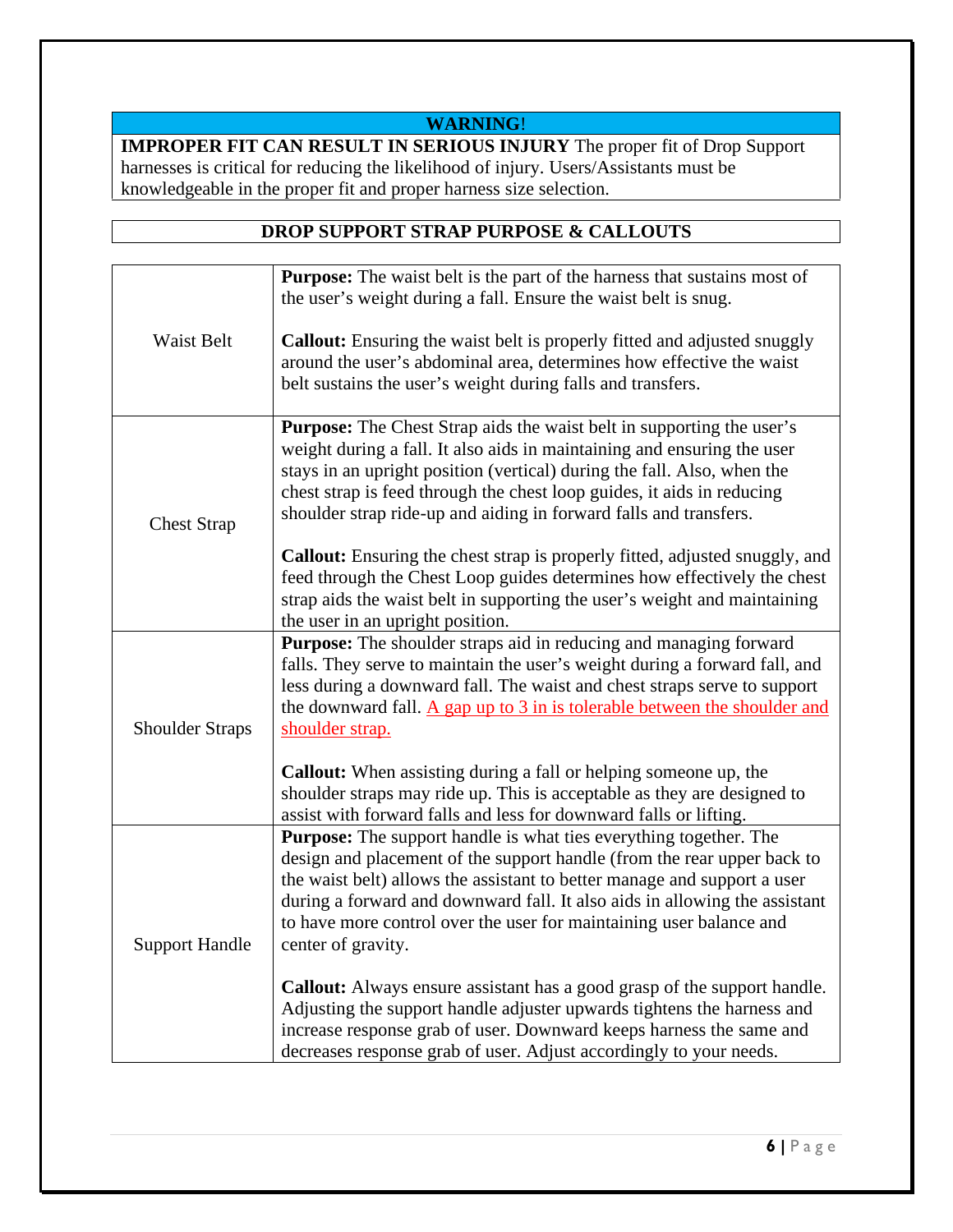| <b>SUPPORT TECHNIQUES</b>                                |                                                                                                                                                                                                                                                                                                                                                                                                                                                                                                                                                                                                                                                                                                                                                                                                                                               |  |  |  |
|----------------------------------------------------------|-----------------------------------------------------------------------------------------------------------------------------------------------------------------------------------------------------------------------------------------------------------------------------------------------------------------------------------------------------------------------------------------------------------------------------------------------------------------------------------------------------------------------------------------------------------------------------------------------------------------------------------------------------------------------------------------------------------------------------------------------------------------------------------------------------------------------------------------------|--|--|--|
|                                                          |                                                                                                                                                                                                                                                                                                                                                                                                                                                                                                                                                                                                                                                                                                                                                                                                                                               |  |  |  |
| Aiding in<br>regaining user's<br>balance &<br>stability. | <b>Falling forward:</b><br>If the user is falling forward, the assistant should grasp the upper most<br>part of the support handle, give a firm and smooth pull upward and<br>towards them, allowing the user to rest up against them. This will aid the<br>user in regaining stability.                                                                                                                                                                                                                                                                                                                                                                                                                                                                                                                                                      |  |  |  |
|                                                          | <b>Falling Sideways:</b><br>If the user is falling sideways, the assistant should grasp the upper most<br>part of the support handle, give a firm, smooth pull, directing the user<br>towards them, allowing the user to rest up against them. This will aid the<br>user in regaining stability.                                                                                                                                                                                                                                                                                                                                                                                                                                                                                                                                              |  |  |  |
| Aiding user<br>to the floor.                             | In the event the user is unable to regain stability, the assistant should<br>stand on the side of the user while grasping the upper most part of the<br>support handle, and give a firm, smooth pull, directing the user towards<br>them. Firmly and smoothly pull the handle upward with one hand, and,<br>with another hand, either hold the user under the elbow or under the arm<br>pit.<br>Keep a wide base of support. Your feet should be shoulder-width<br>apart, with one foot slightly ahead of the other<br>While supporting the user, squat down, bending at the hips and<br>knees only, to lower the user to the floor.<br>Keep good posture. Look straight ahead, and keep your back<br>straight, your chest out, and your shoulders back. This helps keep<br>your upper back straight while having a slight arch in your lower |  |  |  |

#### **NOTE**

The above support techniques are only provided as a reference and should not be considered as absolute.

# **WARNING**!

Avoid quick and excessive pulls on the support handle, as it can lead to over correction, and can cause injury to the user. The assistant should avoid using the back while aiding the user to the floor. This can lead to injury to the assistant.

# **WARNING**!

Avoid grasping the lower part of the support handle, as it may cause the user to lean too far forward so that the user's weight shifts causing the user to fall outside of the assistant's control, possibly leading to injury.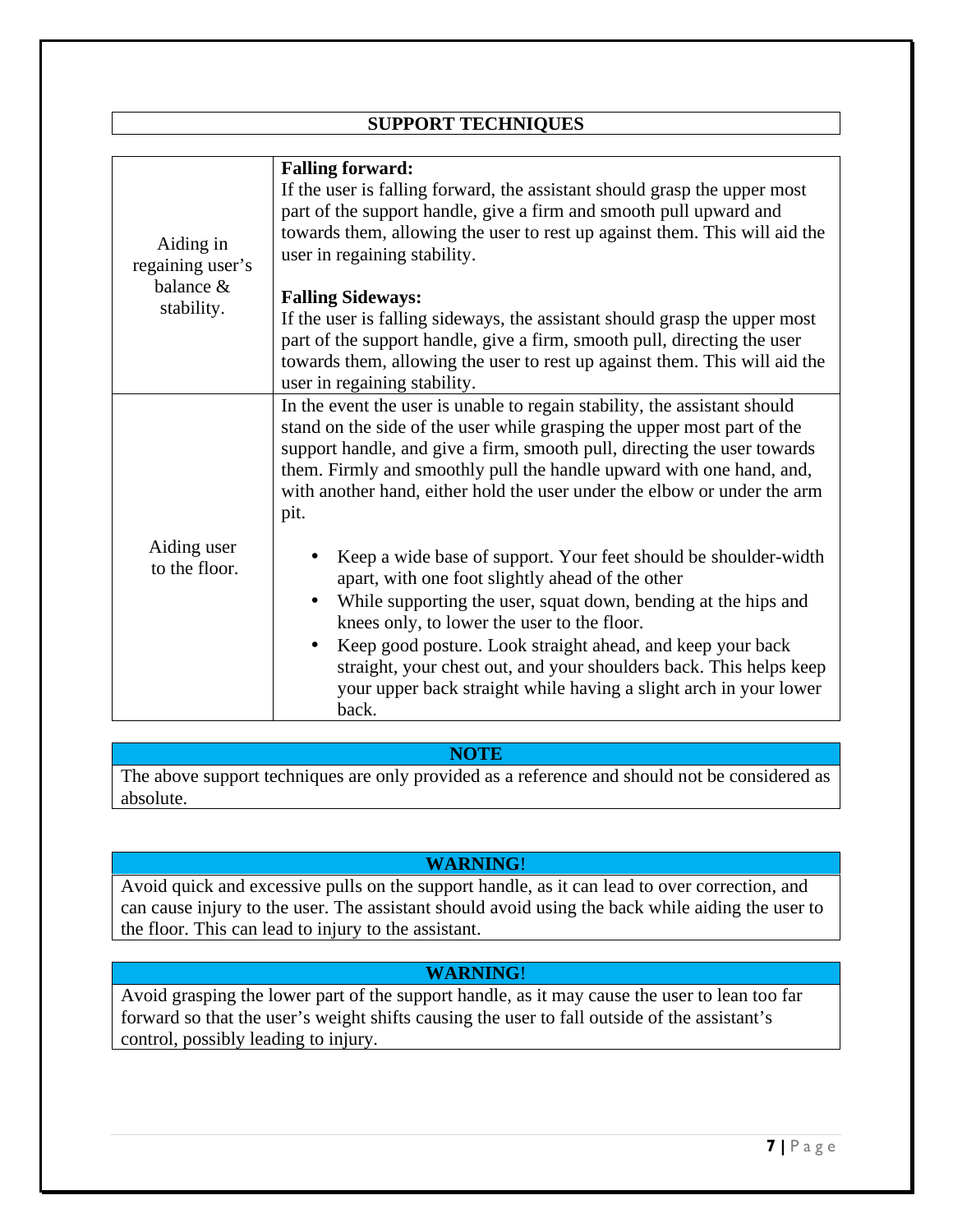#### **LIMITATIONS**

Consider the following limitations before using this product:

#### **Assistant:**

- 1. **2 Person Operation:** The harness requires the use of an assistant.
- 2. **Assistant Awareness:** The assistant should be of sound body and mind, and consistently alert and ready to brace the user as a fall can be immediate and without notice.
- 3. **Assistant Physical Ability**: The assistant must be confident in supporting the user's weight.

#### **User:**

1. **User Stability**: The user must be cognitive and conscious and able to stand unassisted.

**IMPORTANT: Product Weight Capacity**: The harness is heavy weight polypropylene webbing with a tensile strength of 1500 lbs. but is designed for use by persons who weigh no more than 250 lbs. for Adults/ Boys & Girls, and no more than 100 lbs. for Children's harness.

# **INSPECTION**

**FREQUENCY:** Before each use, inspect the Drop Support harness according to the following steps. The harness must be inspected by a person, other than the user, at least annually who has read these instructions and follows the inspection steps below.

**IMPORTANT:** Extreme use (such as many near falls or falls) may require increasing the frequency of inspections.

#### **INSPECTION STEPS:**

- 1. Inspect harness hardware (buckles, support handle, frontal loop guides); Do not use if any of these items are damaged, broken, distorted, or have sharp edges, cracks, or worn parts. Ensure buckles work smoothly. Inspect the side release buckles and ensure that the release tabs work freely and that a click is heard when the buckle engages.
- 2. Inspect webbing; material must not be used if it is frayed, cut, or has broken fibers. Check for tears, abrasions, mold, burns, or discoloration. Inspect stitching. Check for pulled or cut stitches. Broken stitches may be an indication that the harness has been impact loaded and must be removed from use.
- 3. Inspect labels. All labels should be present and fully legible.
- 4. Inspect frontal loop guides for integrity and function.

# **WARNING**!

If inspection reveals a defective condition, immediately stop using and replace harness.

**PRODUCT LIFE:** The functional life of the Drop Support harness is determined by use conditions and maintenance. If the product passes the above inspection, it may remain in use.